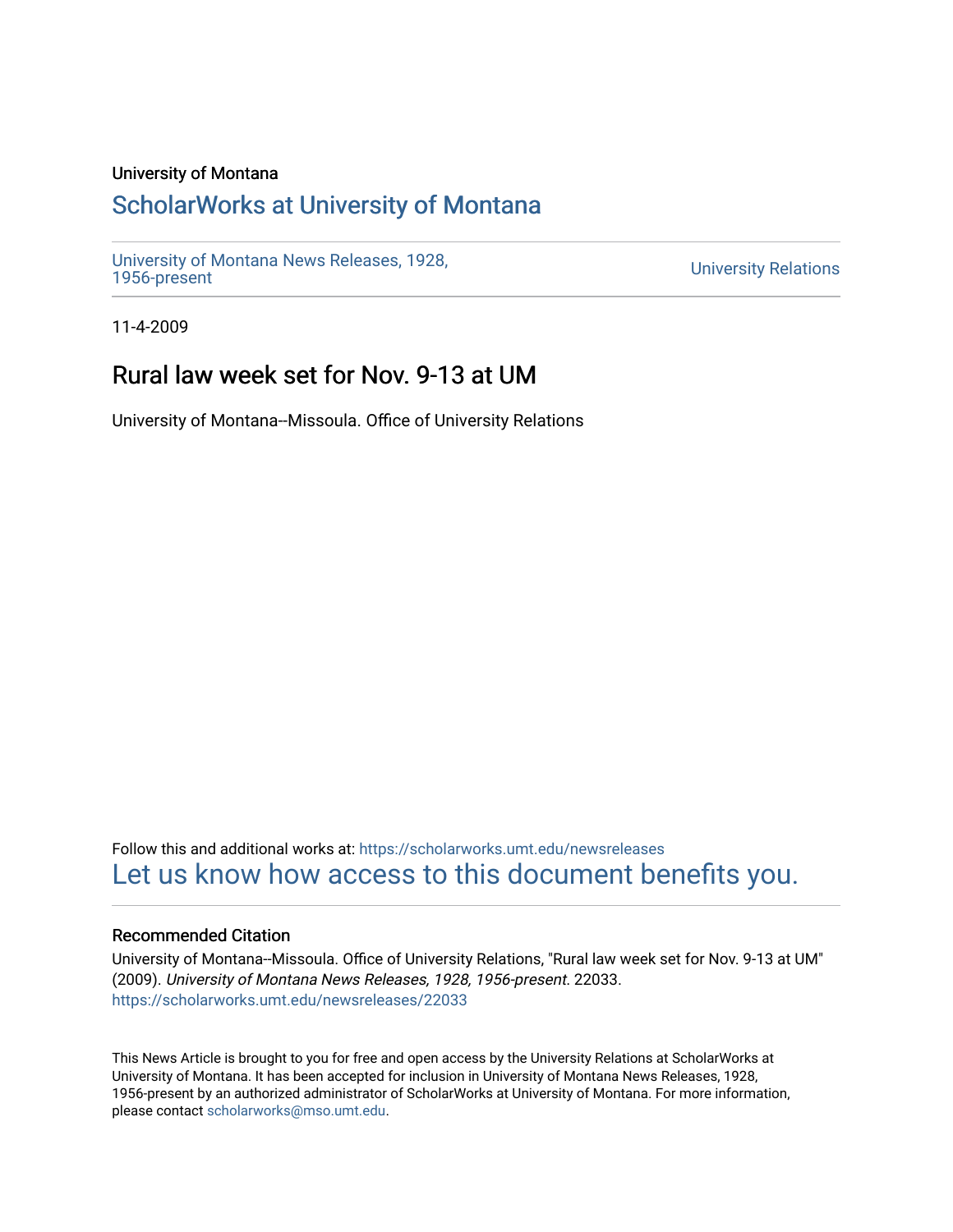

UNIVERSITY RELATIONS • MISSOULA. MT 59812 • 406.243.2522 • FAX: 406.243.4520

Nov. 4, 2009

Contact: Claire Yauck, UM law student, 406-529-7252, claire.yauck@umontana.edu; Cassie Dellwo, UM law student, 406-212-4800, cassie.dellwo@umontana.edu.

### **RURAL LAW WEEK SET FOR NOV. 9-13 AT UM**

### **MISSOULA-**

The Rural Advocacy League based at The University of Montana School of Law will host a series of free public events during its annual Rural Law Week, held Monday through Friday, Nov. 9-13, at UM.

All events will take place in Law Building Room 101. Continuing legal education credits are available.

This year's Rural Law Week will focus on environmental issues and their effects on rural communities. Local and national experts will discuss three topics:

- **"Updates in Groundwater Permitting"**  noon Monday, Nov. 9. Presented by Jim Nave, water resource specialist with the Department of Natural Resources and Conservation, Missoula regional office. One CLE credit.
- **"Cap and Trade Policy and its Effect on Rural Communities"**  7 p.m. Tuesday, Nov. 10. Panel discussion featuring Steve Running, Regents Professor of Ecology, UM College of Forestry and Conservation; Richard Opper, director, Montana Department of Environmental Quality; Kyla Wiens, energy advocate, Montana Environmental Information Center; Chuck Magraw, attorney, Natural Resources Defense Council; Ted Dodge, executive director, National Carbon Offset Coalition; and Gary Wiens, assistant general manager, Missoula Electric Cooperatives' Association. The moderator will be Kristen Juras, assistant professor, UM School of Law. Two CLE credits.